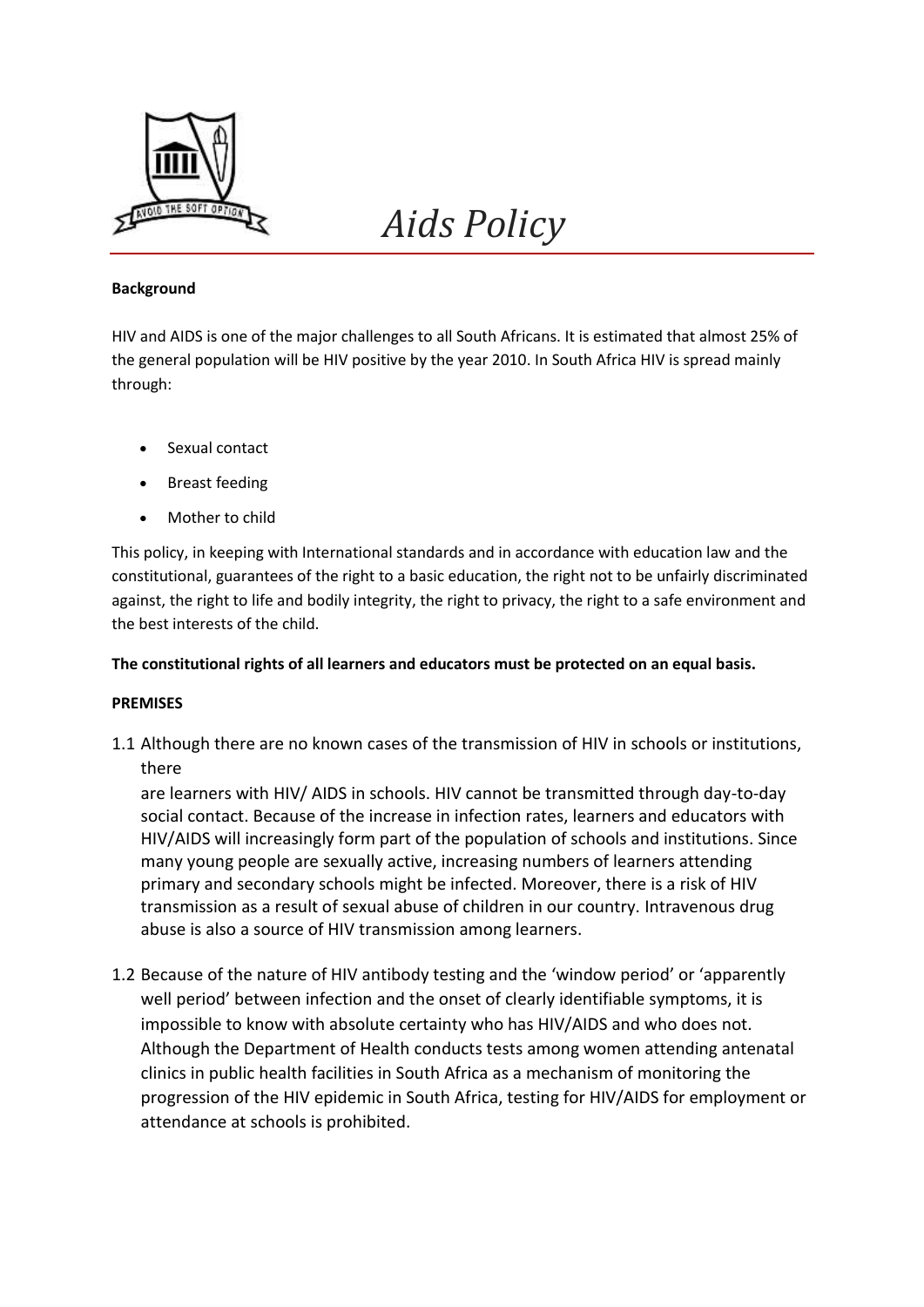- 1.3 In case of a disclosure of a learner's or educator's HIV/AIDS status to school authorities the educators should be prepared to handle such disclosures and be given support to handle confidentiality issues.
- 1.4 Learners with HIV/AIDS should lead full life as possible and not be denied the opportunity to receive an education to the maximum of their ability. Likewise, educators with HIV/AIDS should lead a full life as possible as other educators and with no unfair discrimination being practiced against them.
- 1.5 Strict adherence to universal precaution under all circumstances in Ethembeni Enrichment Centre is advised.
- 1.6 Adequate wound management has to take place in the classroom and laboratory or on the sports field or playground when a learner sustains an open bleeding wound.
- 1.7 Besides sexuality education, morality and life skills education being provided by educators, parents should be encouraged to provide their children with healthy morals, sexuality education and guidance regarding sexual abstinence. Sexually active persons should be advised to practice safe sex and to use condoms. Learners should be educated about their rights concerning their own bodies, to protect themselves against rape, violence, inappropriate sexual behaviour and contracting HIV.
- 1.8 The constitutional rights of all learners and educators must be protected on an equal basis. If a suitably qualified person ascertains that a learner or educator poses a medically recognised significant health risk to others, appropriate measures should be taken. A medically recognised significant health risk in the context of HIV/AIDS could include the presence of untreatable contagious (highly communicable) diseases, uncontrollable bleeding, unmanageable wounds, or sexual or physically aggressive behaviour, which may create the risk of HIV transmission.
- 1.9 Furthermore, learners with infectious illnesses such as measles, German measles, chicken pox, whooping cough and mumps should be kept away from the school especially those whose immune systems may be impaired by HIV/AIDS.
- 1.10 The school should inform parents of vaccination/inoculation programmes and of their possible significance for the wellbeing of learners with HIV/AIDS. Local health clinics will be approached to assist with immunisation.
- 1.11 Learners must receive education about HIV/AIDS and abstinence in the context of life-skills education on an ongoing basis. Life-skills and HIV/AIDS education should not be presented as isolated learning content, but should be integrated in the whole curriculum.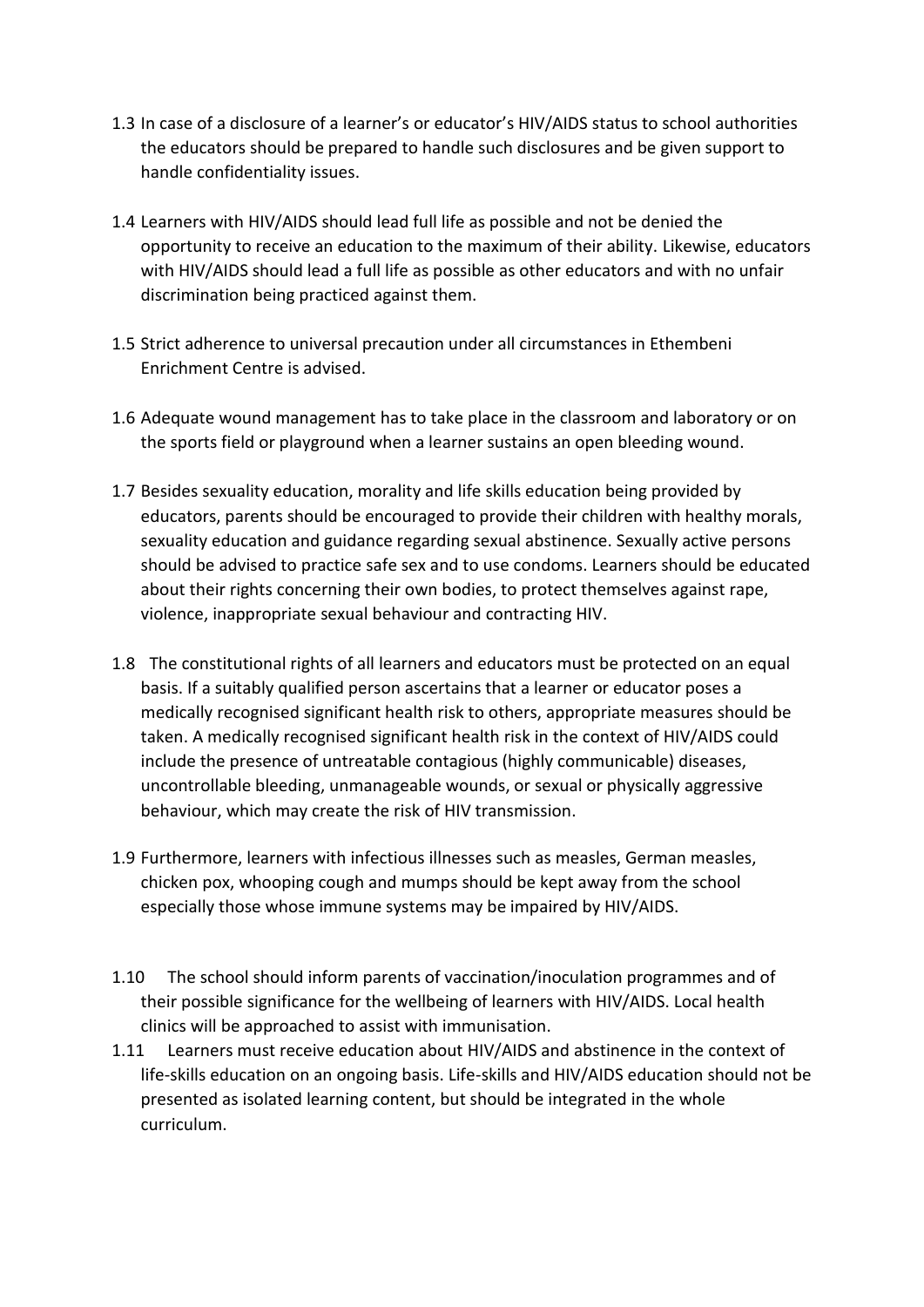1.12 Learners should acquire age and context-appropriate knowledge and skills in order that they may adopt and maintain behaviour that will protect them from HIV infection. The guidance educator should provide education about HIV/AIDS.

## **Non-discrimination and equality with regard to learners and Staff with HIV/AIDS**

(a) No learner or staff member with HIV/AIDS may be unfairly discriminated against directly or indirectly. Educators should be alert to unfair accusations against any person suspected to have HIV/AIDS.

# **HIV/AIDS testing and admission of learners and appointment of educators and nonteaching staff**

- (a) No learner may be denied admission to or continues attendance at a school or an institution on account of his or her HIV/AIDS status or perceived HIV/AIDS status.
- (b) No staff member may be denied the right to be appointed in a post, to teach or to be promoted or to work on account of his or her HIV/AIDS statues or perceived HIV/AIDS status.
- (c) HIV/AIDS status may not be a reason for dismissal of any staff member, nor for refusing to conclude, or continue, or renew a staff member's employment contract, nor to treat him or her in any unfair discriminatory manner.

## **Disclosure of HIV/AIDS related information and confidentiality**

- a. No learner (or parent on behalf of a learner) or staff member, is compelled to disclose his or her HIV/AIDS status to the school or employer.
- b. Voluntary disclosure of a learner's or staff member's HIV/AIDS status to the appropriate authority should be welcomed and an enabling environment should be cultivated in which the confidentiality of such information is ensures and in which unfair Care Act, 1983 (Act 74 of 9183), any learner above the age of 14 years with HIV/AIDS, or if the learner is younger than 14 years, his or her parent, is free to disclose such information voluntarily.
- c. A member of the staff or learner may disclose his or her HIV/AIDS status to the principal.
- d. Any person to whom any information about the medical condition of a learner or staff member with HIV/AIDS has been divulged, must keep this information confidential.
- e. Unauthorized disclosure of HIV/AIDS related information could give rise to legal liability.
- f. No applicant for a job may be required to undergo an HIV test before he/she is considered for employment. An employee cannot be dismissed, retrenched or refused a job simply because he or she is HIV positive.

**Refusal to study with or teach a learner with HIV/AIDS, or to work with or be taught by an educator with HIV/AIDS**